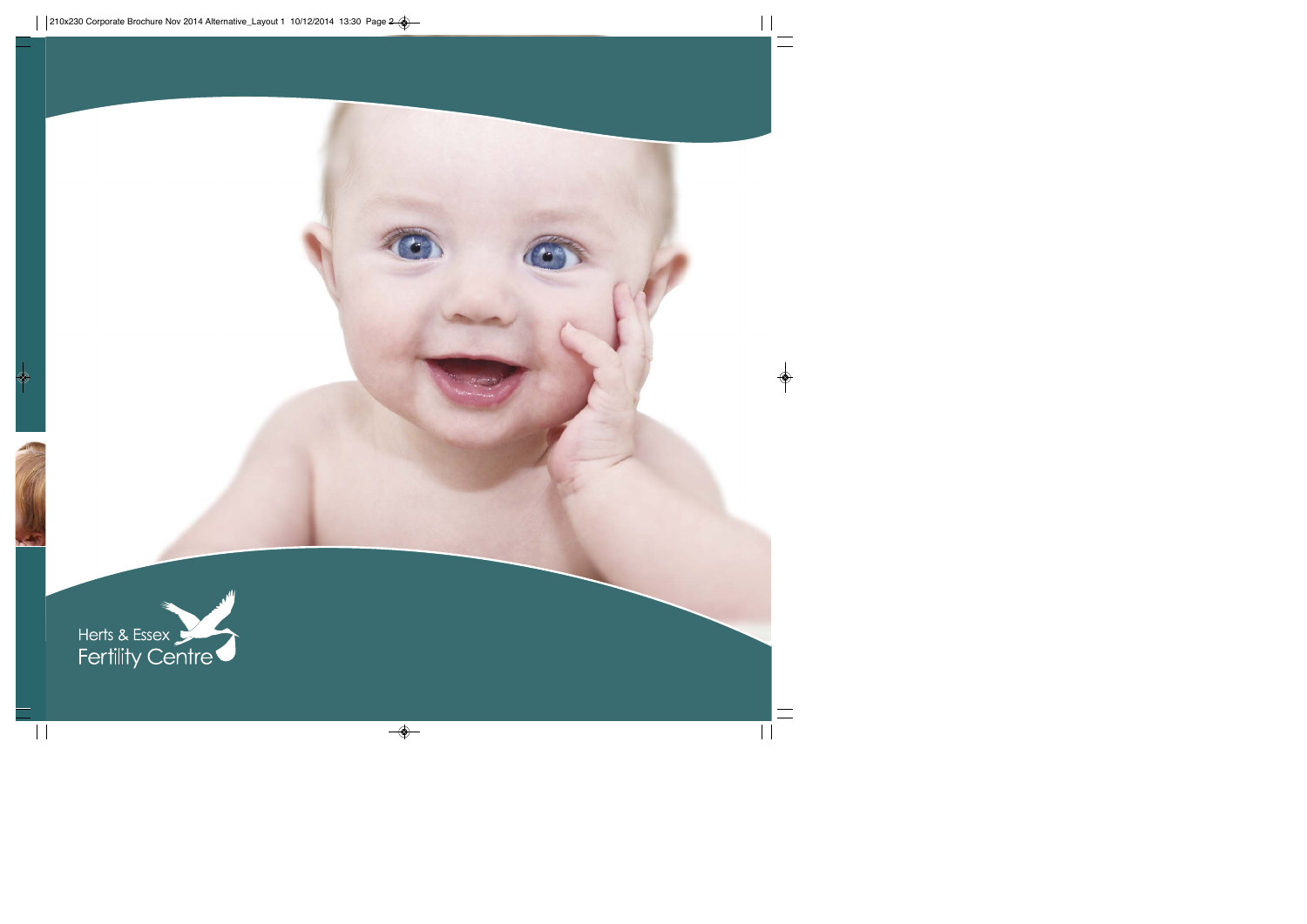A very warm welcome to the Herts & Essex Fertility Centre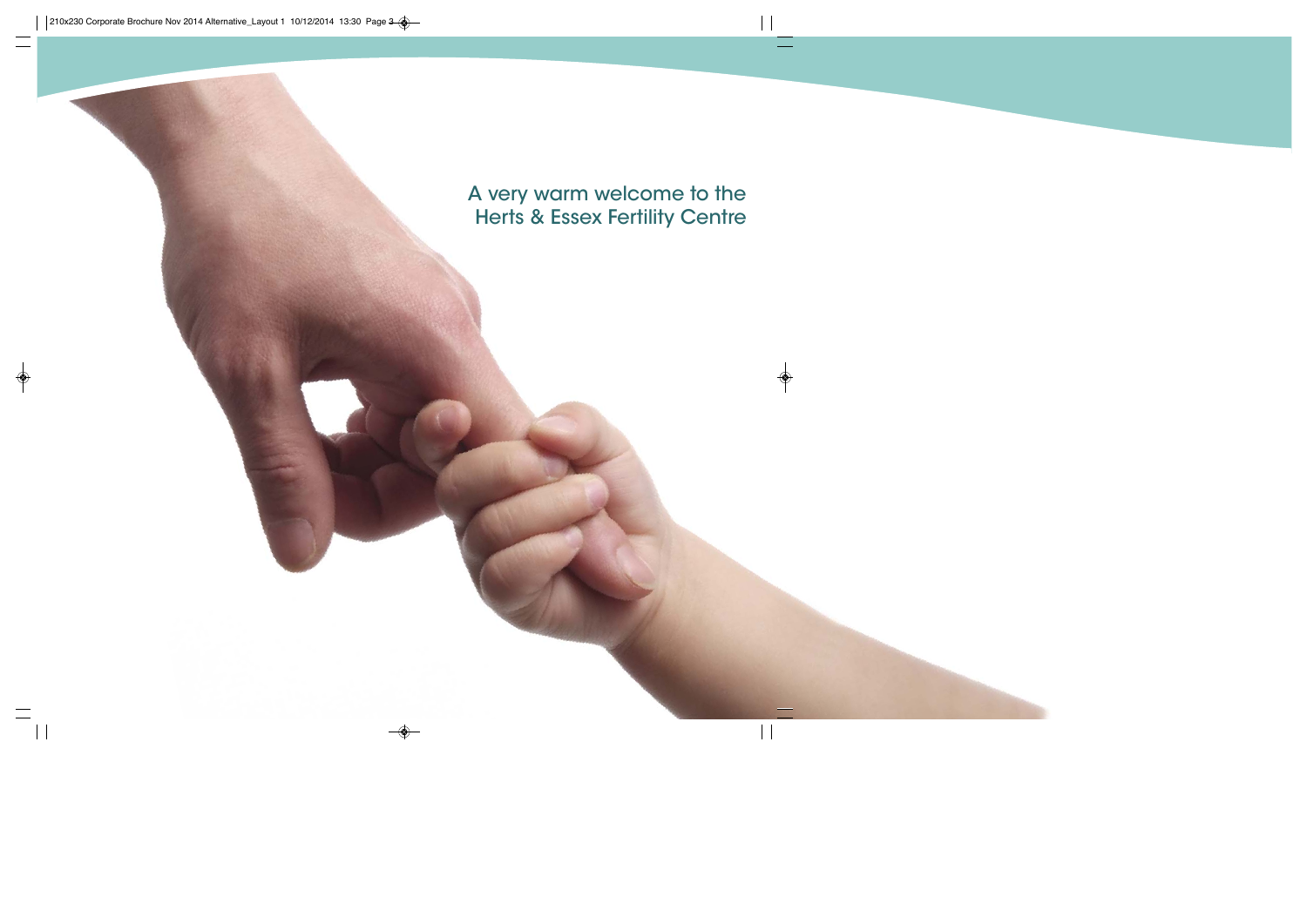

**Herts & Essex Fertility Centre is one of the UK's most reputable and best-performing IVF clinics. Since 1989, our dedicated team has helped with the successful delivery of over 5000 babies and the creation of thousands of happy new families.** 

Our IVF success rates are among the highest in the country. This is due to our outstanding team of consultant specialists, fertility nurses, embryologists, administrators, counsellors and support staff, who are all driven by a commitment to provide a professional and caring service in their investigation and treatment of infertility.

We are experts in the assessment of fertility problems, and will identify the safest, surest and most cost-effective route to a successful pregnancy.

Our 'One Couple – One Incubator' policy and electronic IVF Witnessing Programme provide the most secure environment possible for embryo development and gamete storage. We take immense pride in providing a medical service of the highest calibre, tailored to suit the individual needs of each patient, in a friendly, supportive and caring environment.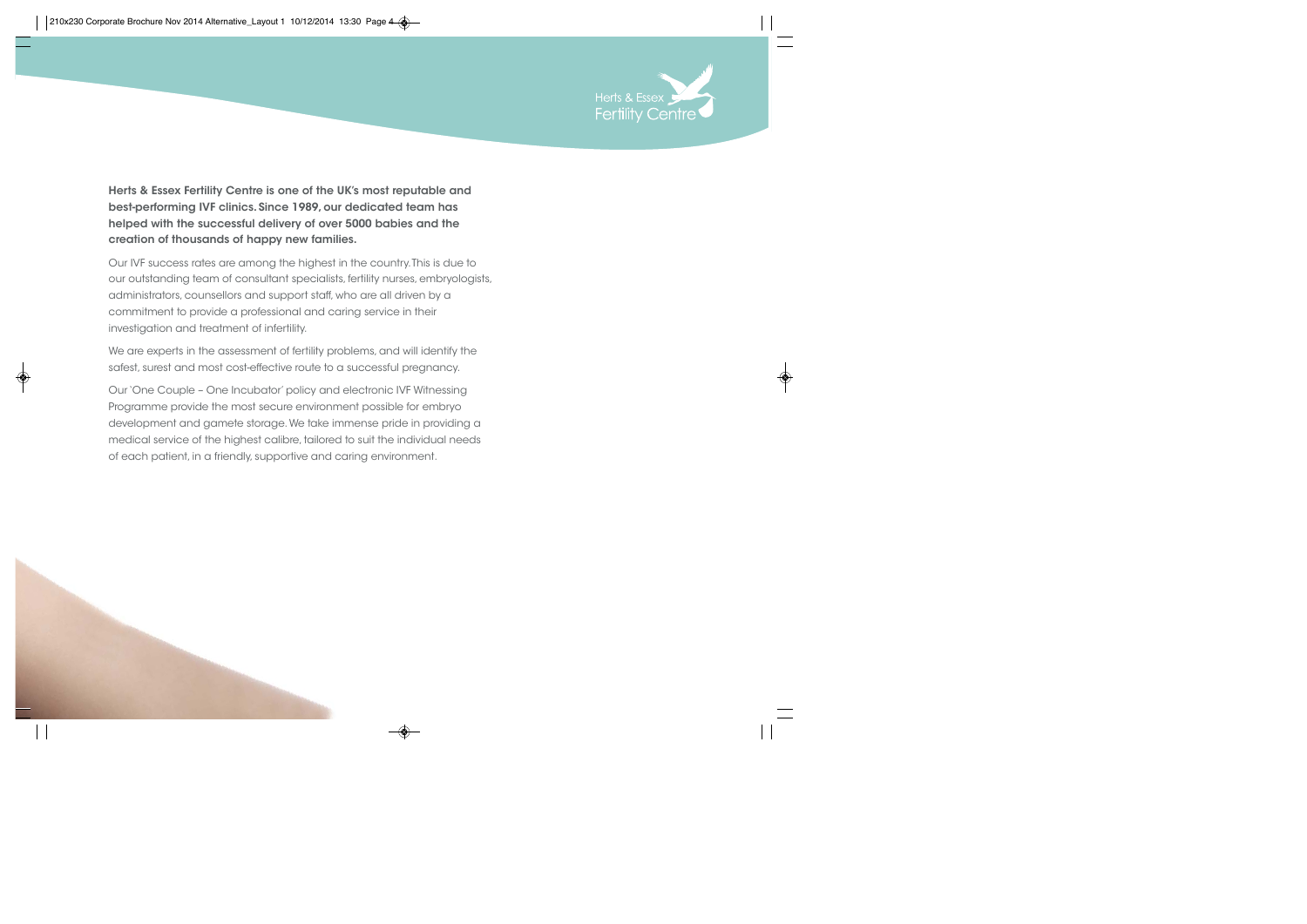### Our services

**The causes of infertility are multiple and varied. The Herts & Essex Fertility Centre endeavours to provide a fully comprehensive service with a flexible approach. Our aim is to offer you the treatment option best suited to you and your resources.**

- **n** In-Vitro Fertilisation (IVF)
- **n Intra-Cytoplasmic Sperm Injection (ICSI)**
- **n** Intrauterine Insemination (IUI)
- **n** Egg donation treatment
- **n** Egg sharing
- $\blacksquare$  Embryo freezing
- **n** Egg freezing
- **n** One-Stop Fertility Assessment (including AMH, HyCoSy, Saline Infusion Sonography)
- Andrology services (semen test & sperm freezing)
- **n** Surrogacy
- Surgical sperm retrieval (PESA & TESE)
- **n** Assisted hatching
- **n** Pipelle procedure (endometrial scratching)
- **n** Early pregnancy scans (including 3D)
- **n** The Harmony Prenatal Test (new non-invasive blood test for Down's Syndrome)

Our IVF success rates are among the highest in the country and can be verified by Human Fertilisation & Embryology Authority (HFEA) data. We are experts in the assessment of fertility problems, and will identify the safest, surest and most cost-effective route to a successful pregnancy.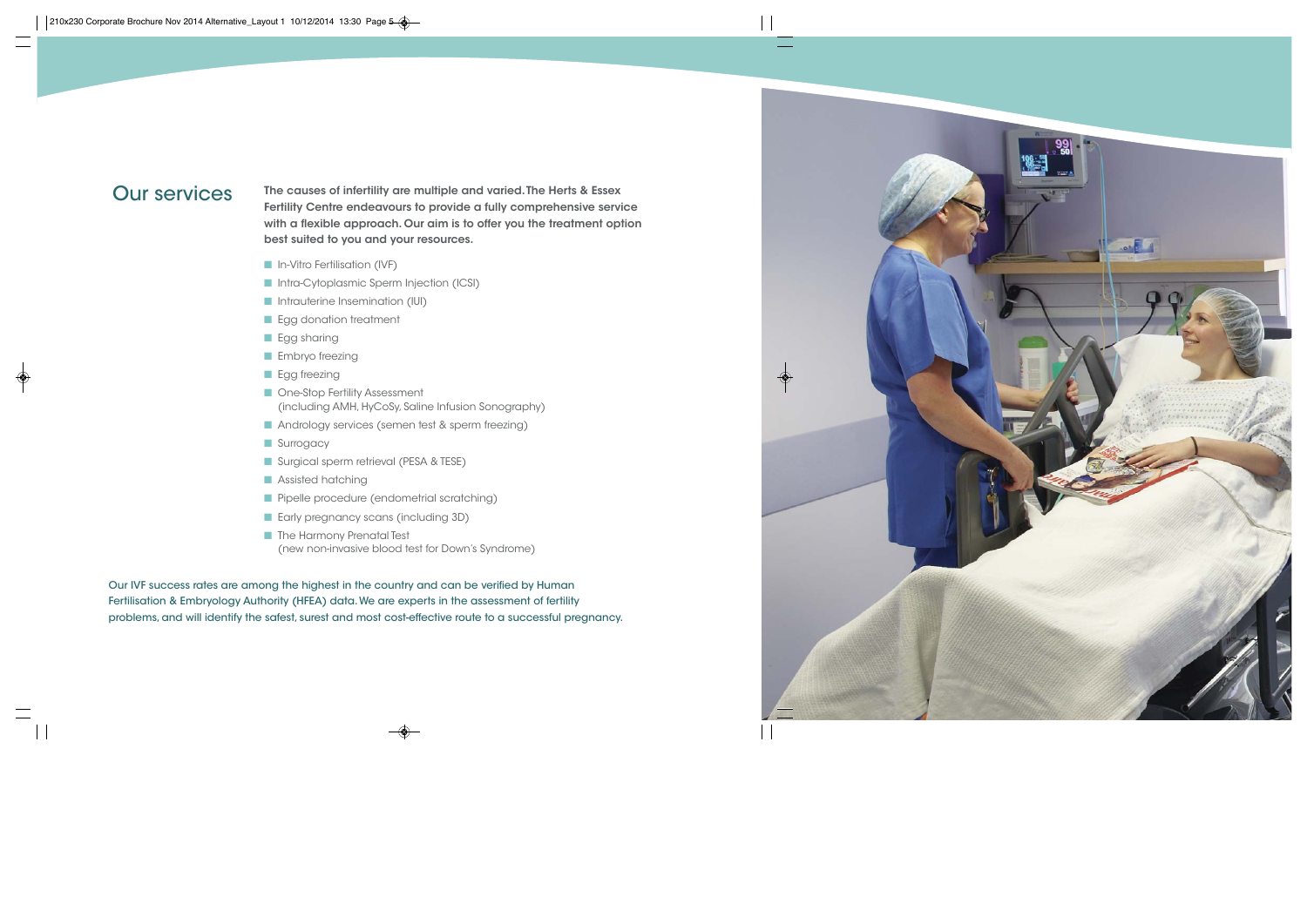

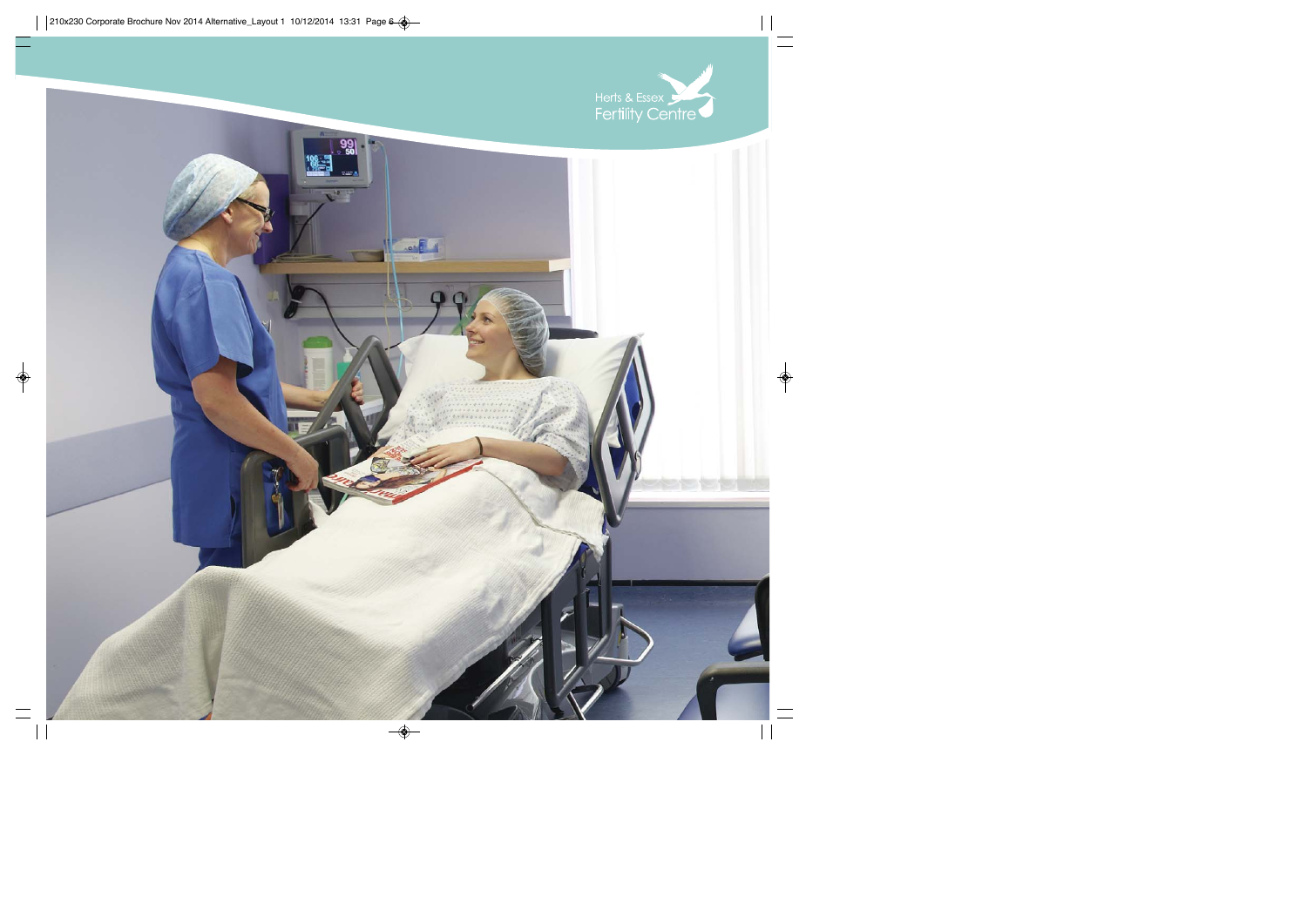Why choose us? Choosing a fertility clinic is one of the most important decisions you will ever make. **Here are some good reasons why you should choose the Herts & Essex Fertility Centre:**

> **Excellent success rates:** We are consistently ranked as one of the top IVF clinics in the UK, and are one of the top five in the UK, and the highest ranked in the East of England, when it comes to success rates per embryo replaced

**Over 5000 babies:** Since 1989, we have helped deliver over 5000 babies and we see more than 800 new couples at the Centre each year

**Unrivalled pioneering experience:** We pioneered the use of Blastocyst Transfer in the UK and since the year 2000 have performed more than 4000 Blastocyst Transfers

**Egg share:** We are one of the country's most experienced clinics and have the second highest egg sharing success rate in the UK

**Free IVF for Egg Share donors:** Patients who donate half of their collected eggs to the Egg Share programme receive a free IVF treatment cycle. We offer a similar scheme to our sperm share donors

**Surrogacy:** We lead the way in surrogacy, with over 80% of our clients either currently pregnant or having already delivered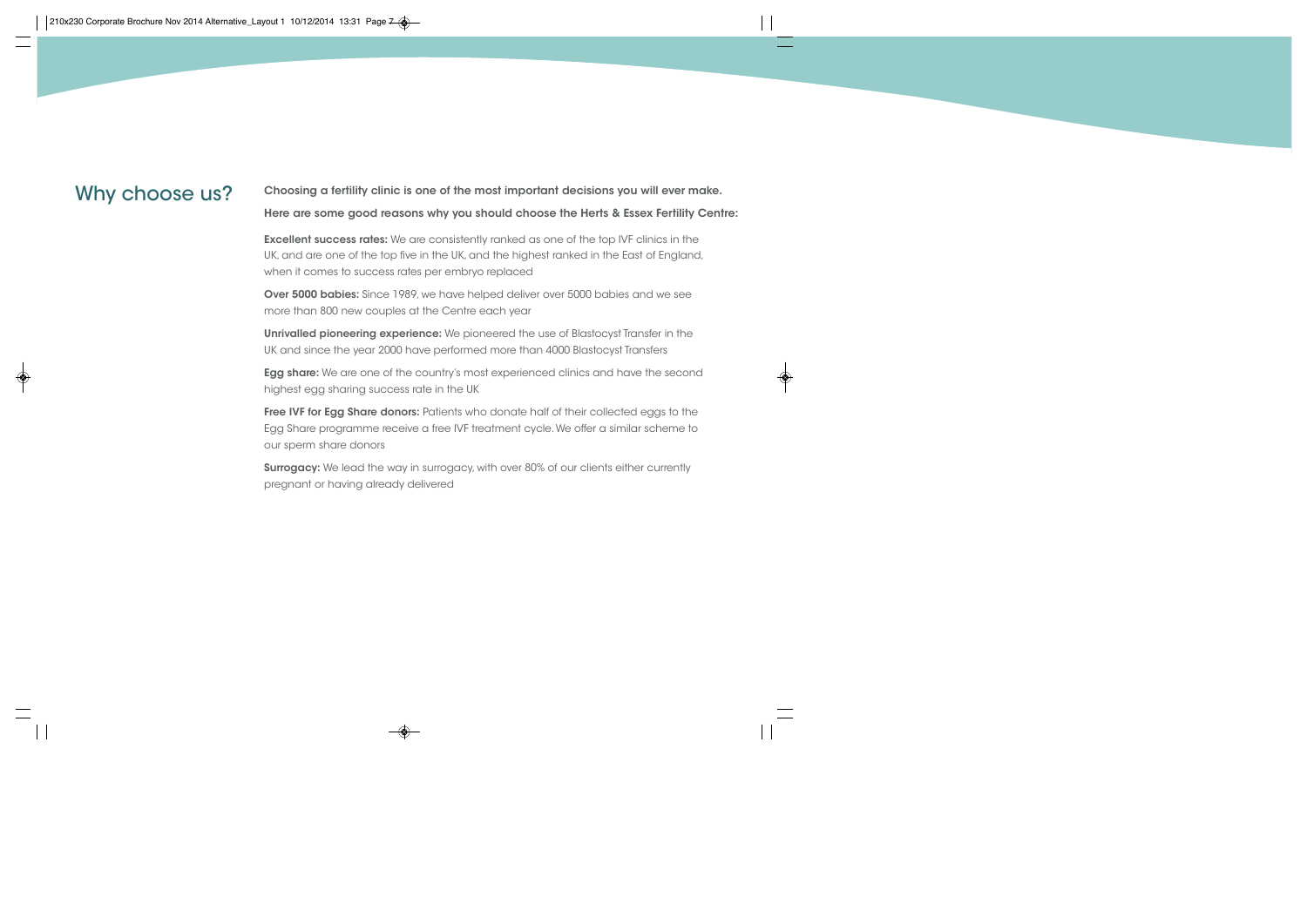

**One Couple – One Incubator:** This policy ensures a safer and more consistent environment for embryo development

**Electronic Witnessing System to ensure extra safety for embryos and gametes:**  We were the first IVF centre in the world to use this unique system, developed by Research Instruments, a leading manufacturer of IVF equipment. The system was developed with our collaboration and is now used throughout the world

**Convenient location:** We are located between Hertfordshire and Essex on Junction 25 (A10) of the M25, within easy reach of the M11, M1 and A12 and just 20 minutes from central London by train. We also have private car parking facilities for visitors.

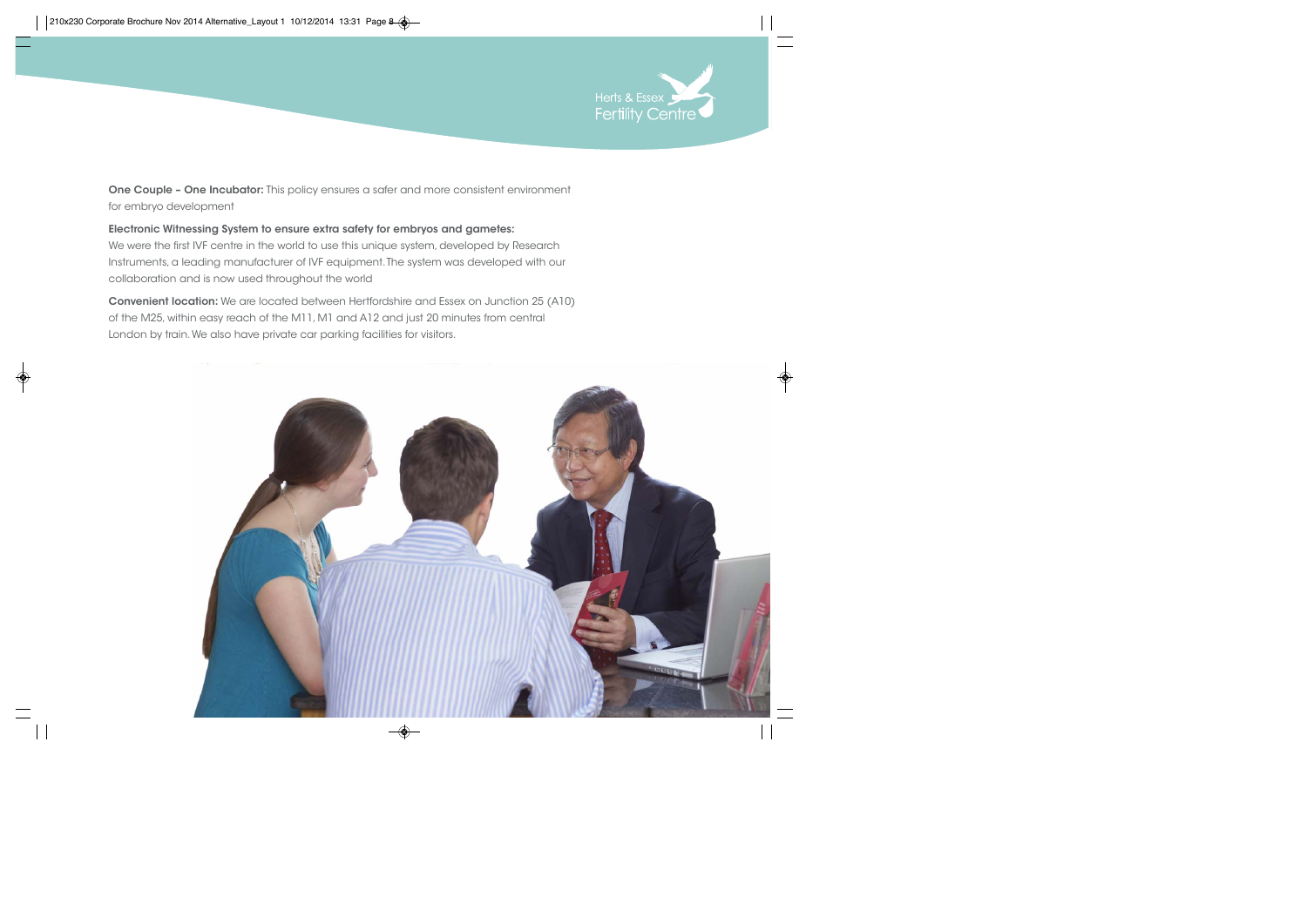## Open **Evenings**

**Our monthly Open Evenings are extremely popular. You are welcome to come along and enjoy an informative evening, meet our friendly team, view our facilities and discover more about the fertility services we offer.**

Our Open Evenings are usually held on the first Tuesday of the month, although we often add extra dates due to high demand. Each evening is limited to ten couples to ensure that everyone can spend sufficient time with our team members. The meetings are held in our spacious waiting room and start at 7.00pm with a presentation by members of staff. There is an opportunity to view the clinic facilities, watch demonstrations of the fertility drugs we use and hear our up-to-date success rates, all on a one-to-one basis. Refreshments are also provided.

Throughout the evening we do our best to give you impartial advice and answer your questions. So do come along and make the most of the relaxed atmosphere and friendly environment. Our Open Evenings are extremely popular, so to avoid disappointment please book in advance, either by phone or email, using the contact details below.

#### **Telephone: 01992 78 50 60**

#### **Email: enquiries@hertsandessexfertility.com**

Please provide us with your telephone number so we can call you if there are any alterations to the date(s). If the date you want is already full, we can put you on our cancellation list.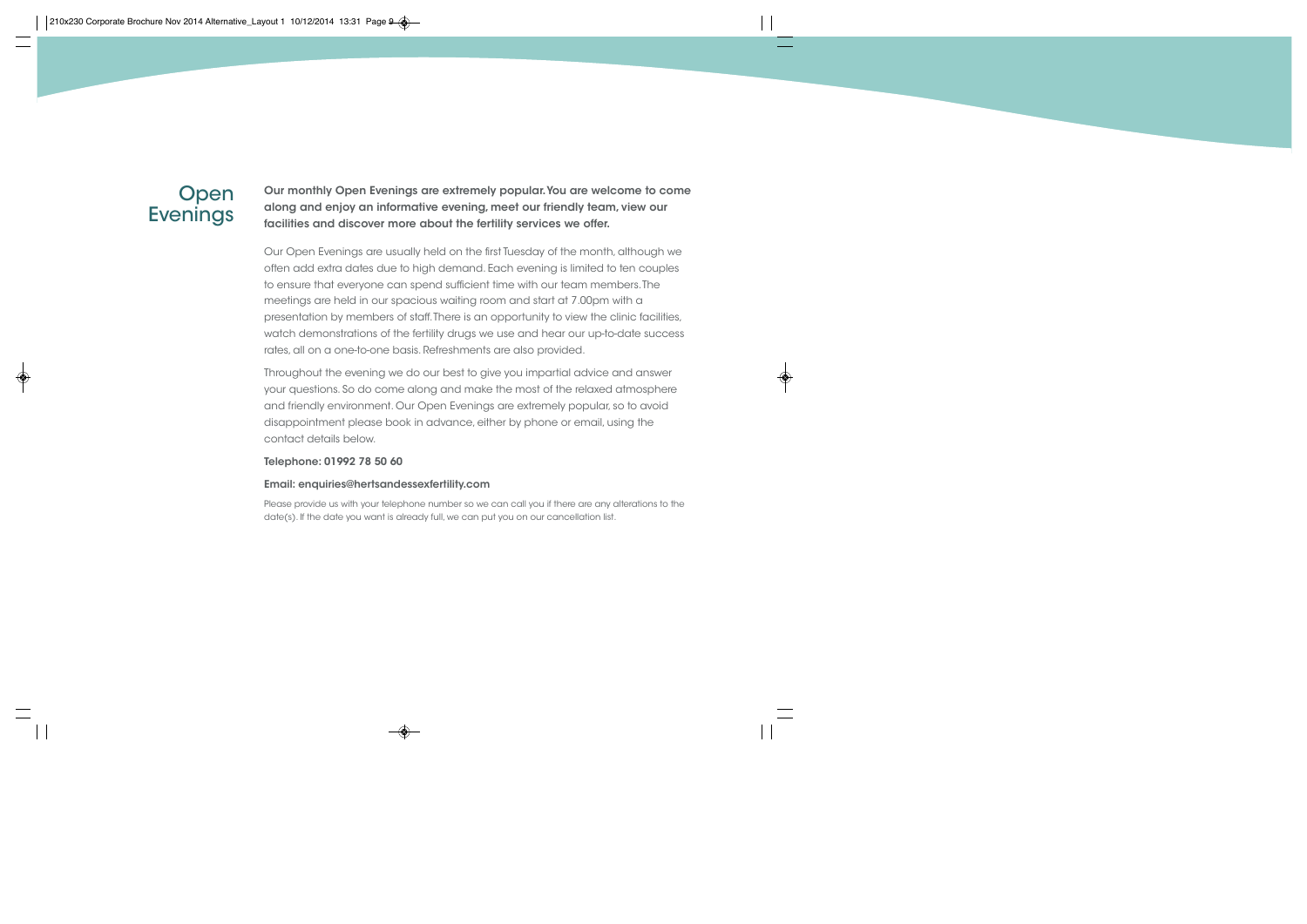

# What our patients have said

*"We would like to say a huge thank you to everyone at Herts & Essex. Without you all we wouldn't have the perfect addition to make us a family. Our dreams came true when our beautiful baby boy was born. We thank you all from the bottoms of our hearts. Please keep up all your excellent work."*

*"Thank you for helping make our dreams come true. The Herts & Essex were amazing, supporting us through such a painful and uncertain period. We were so lucky being successful at our first IVF round, having a handsome healthy baby boy. We couldn't be happier."*

*"Thank you so much for all your hard work and support in helping me fall pregnant with my beautiful girls. Doing this alone, as a single person, was very daunting yet everyone made it feel so normal. All the way through the treatment you were helping me remain positive and able to believe that I would be successful."*

*"Dreams really do come true. Thank you so much for all your help and support. We can't believe we have a beautiful daughter, and all because of you."*

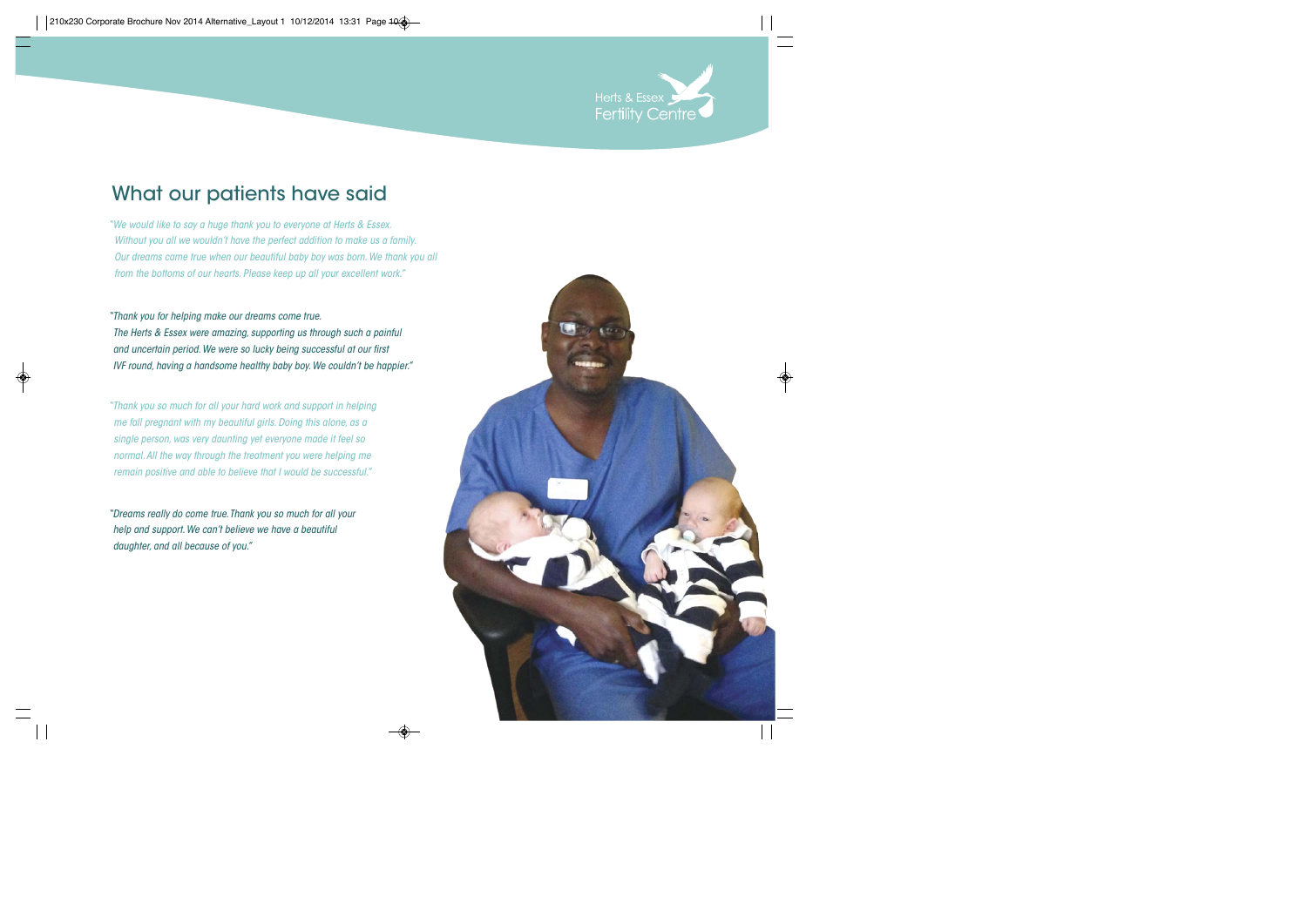### **Location**

### **Most of our patients are from Hertfordshire, Essex and North London (although some do come from considerably further afield).**

### **By car**

We are ideally located on junction 25 (A10) of the M25, and within easy reach of the M11, M1 and A12.

### **By train**

We are just 20 minutes away from central London on the mainline train out of Liverpool Street Station. Nearby Cheshunt Station has a minicab

office on the premises, while Theobald Grove Station is well served by local buses, which stop on our doorstep.

We are situated next to the Broxbourne Borough Council offices, with ample parking available on site.

# How do I make an appointment?

A referral from your GP or hospital consultant is desirable but not essential. Please contact the Centre using the information below to make an appointment. Investigations and/or treatment can begin immediately after your initial consultation.

Telephone: 01992 78 50 60 Email: enquiries@hertsandessexfertility.com

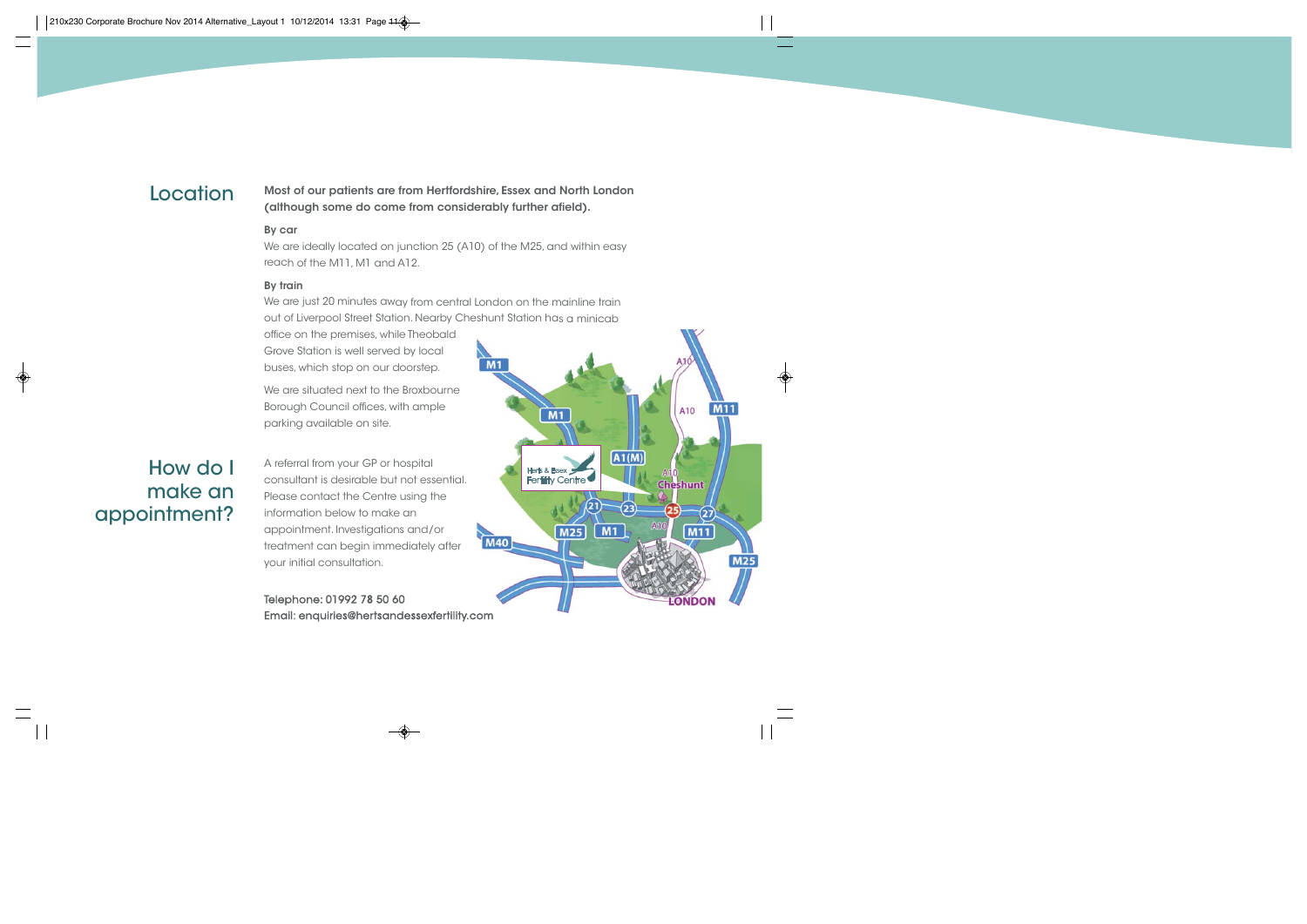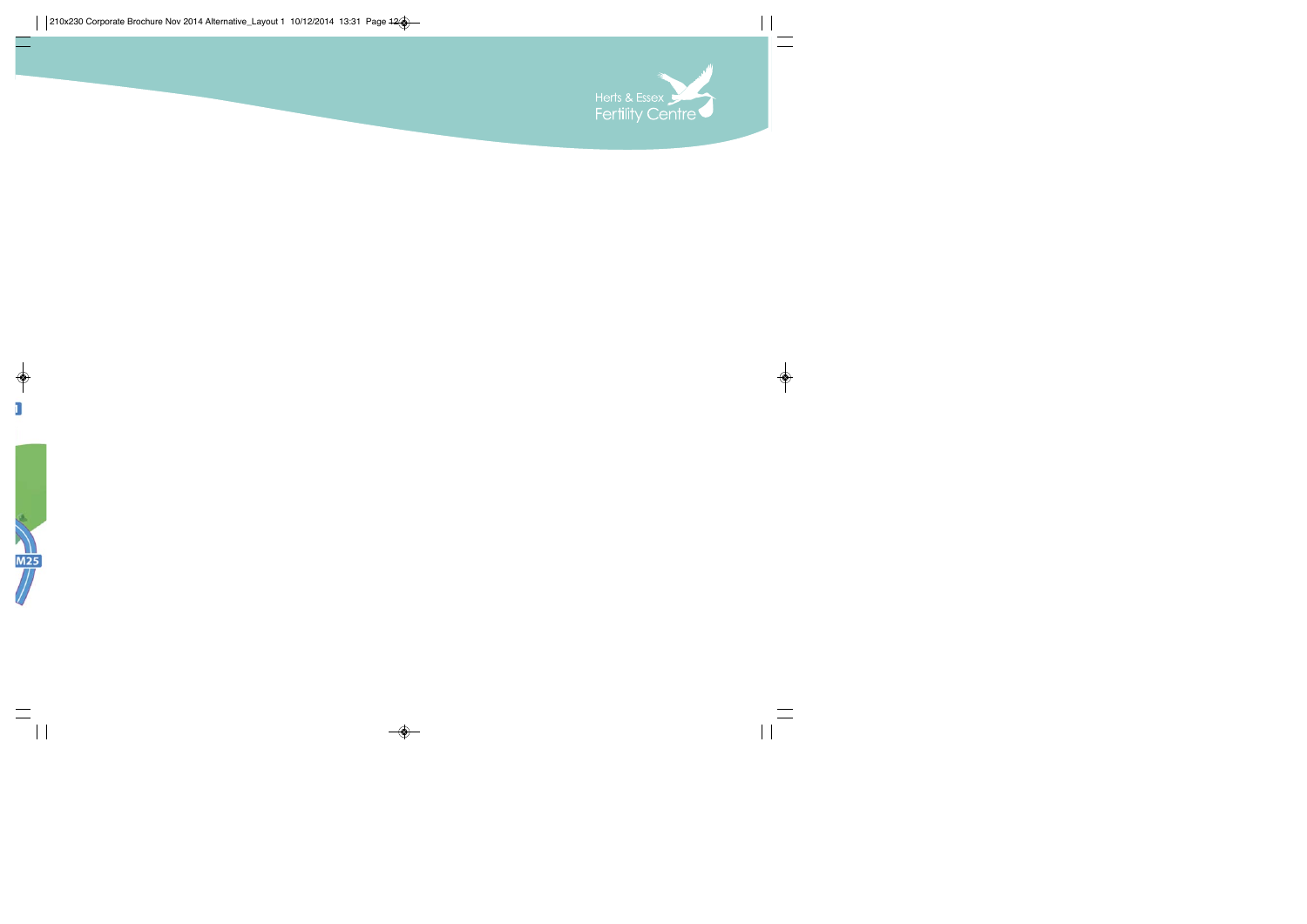

HERTS & ESSEX FERTILITY CENTRE Bishops' College, Churchgate, Cheshunt, Hertfordshire EN8 9XP T: 01992 78 50 60 E: enquiries@hertsandessexfertility.com

www.hertsandessexfertility.com